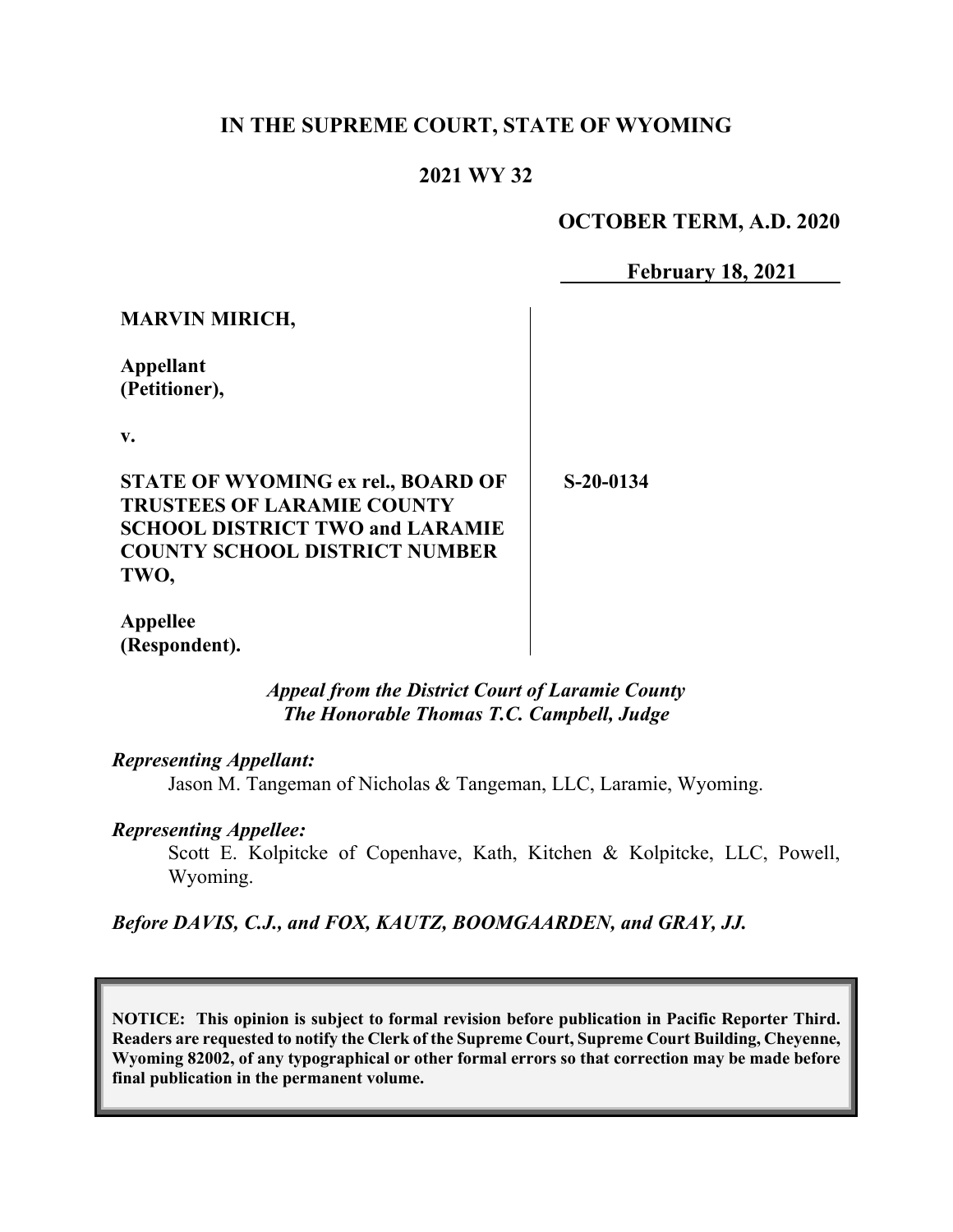#### **BOOMGAARDEN, Justice.**

[¶1] The Board of Trustees of Laramie County School District Number Two (the Board) dismissed Marvin Mirich from his teaching contract with Laramie County School District Number Two (the District) after an incident between him and his daughter at school. At the crux of this dismissal was whether certain District policies and professional conduct standards applied to a teacher who disciplined his child—who also happened to be a student—on school grounds, during school hours. The Board concluded they do and dismissed Mr. Mirich for violating those policies and standards. The district court affirmed the dismissal. It also affirmed the Board's decision to pay Mr. Mirich only a pro-rata portion of extra-duty pay for coaching track and no bonus following his suspension with pay. Concluding that substantial evidence supports the Board's dismissal decision, but there is no Board decision on pay for this Court to review, we affirm.

#### *ISSUES*

[¶2] The dispositive issues are:

I. Does substantial evidence support the Board's decision to dismiss Mr. Mirich?

II. Is there a Board decision on extra-duty or bonus pay for this Court to review?

#### *FACTS*

[¶3] Mr. Mirich had been a full-time continuing contract teacher in the District since [1](#page-1-0)993.<sup>1</sup> During the 2017/2018 school year, he taught physical education and coached track at Burns Junior/Senior High School (Burns High). His daughter JM was a sophomore at Burns High and competed on the track team. The incident resulting in dismissal occurred between Mr. Mirich and JM on Friday, March 9, 2018, at Burns High, during school hours. The facts regarding that incident are not in dispute.

[¶4] The District had a four-day school week and Fridays were assigned a color—March 9 was a "Green Friday." On Green Fridays, teachers were expected to be at school from

<span id="page-1-0"></span> $<sup>1</sup>$  A "Continuing Contract Teacher" includes "[a]ny initial contract teacher who has been employed by the</sup> same school district in the state of Wyoming for a period of three (3) consecutive school years and has had his contract renewed for a fourth consecutive school year[.]" Wyo. Stat. Ann. § 21-7-102(a)(ii) (LexisNexis 2019). "A continuing contract teacher shall be employed by each school district on a continuing basis from year to year without annual contract renewal[.]" Wyo. Stat. Ann. § 21-7-104(a) (LexisNexis 2019); *see*  2019 Wyoming Laws Ch. 84 (H.B. 22) (removing the "satisfactory performance evaluation" requirement from Wyo. Stat. Ann. § 21-7-104(a)).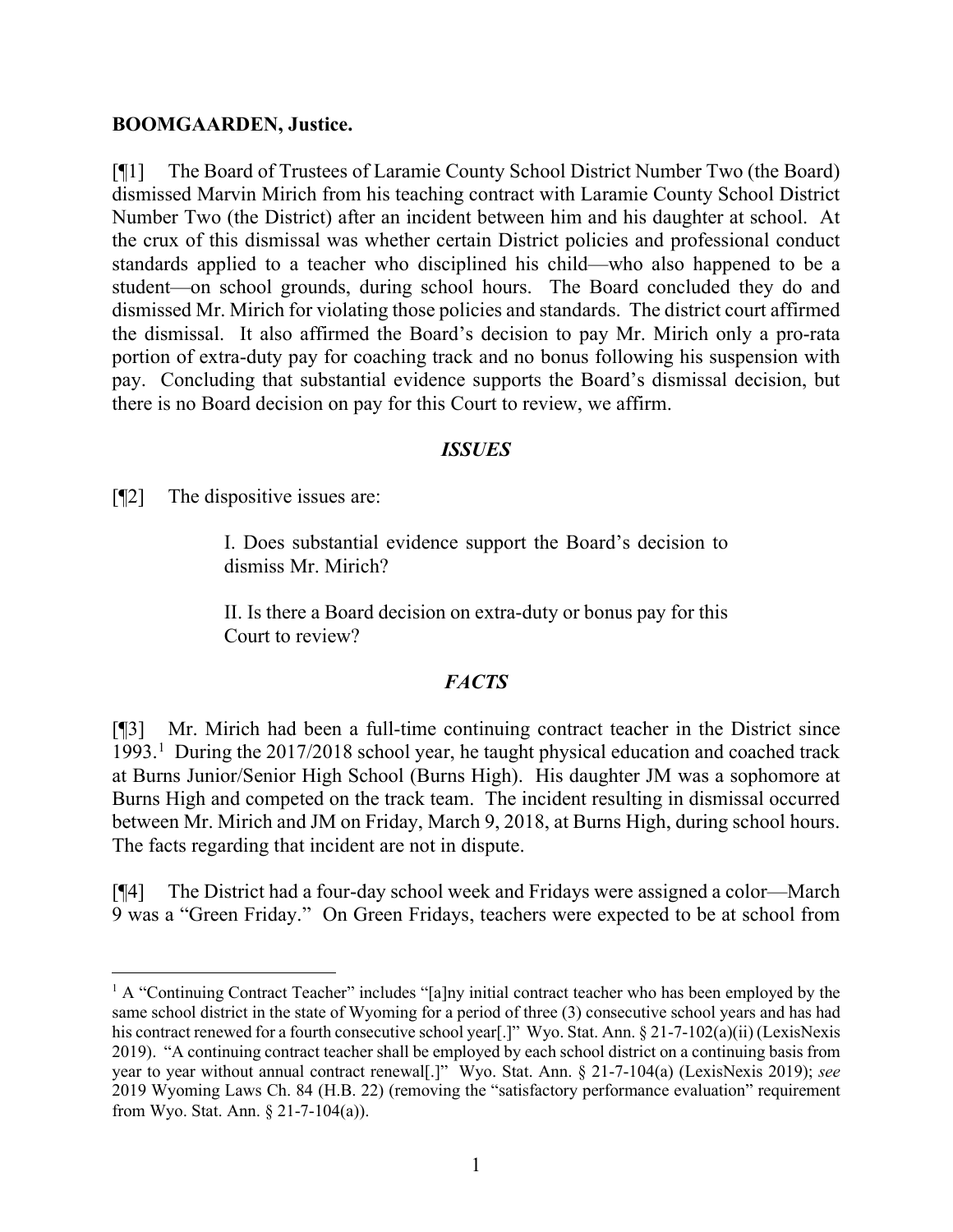approximately 7:30 a.m. to 12:30 p.m. and in their classrooms between 8:00 and 10:00 a.m. During those two hours, students could attend school to do extra work or catch-up work.

[¶5] Mr. Mirich first saw JM in the gym shortly before 8:00 a.m. that morning. They discussed JM's poor performance on an obstacle course at track practice the night before. The conversation did not go well—JM called Mr. Mirich an "asshole" and then left for Heather Goodwine's classroom to work on the yearbook. When Mrs. Goodwine and Burns High students VD, MT, and MO saw JM in the classroom, they noticed that she seemed upset and had been crying.

[¶6] Sometime later that morning, Danna Mirich—Mr. Mirich's wife/JM's mother received a text message from JM in which JM stated that she was mad at her father, they got in an argument, and something to the effect of "this is why I should just die." Out of concern for JM, Mrs. Mirich sent her husband a text message asking him to find out what was going on. Mr. Mirich went to Mrs. Goodwine's classroom to talk to JM. He was upset that JM had called him an "asshole" and worried that JM had suggested she would harm herself. Mr. Mirich entered Mrs. Goodwine's classroom and asked to speak with JM. JM initially refused—saying "no, you're just going to yell at me[]"—but eventually acquiesced.

[¶7] Video largely captured what occurred between Mr. Mirich and JM in the hallway outside Mrs. Goodwine's classroom.<sup>[2](#page-2-0)</sup> Mr. Mirich, standing significantly taller than JM, looked down on her, pointed his finger in her face, and continually maneuvered himself in front of her. Mr. Mirich appeared angry. JM began walking away from Mr. Mirich.

[¶8] As JM walked away, Mr. Mirich reached out, grabbed JM by the hood of her sweatshirt, and pulled her backward. JM fell to the ground on her back side. Mr. Mirich stood over her, still pointing, and did not help her up. When JM got up, he backed her into the lockers and twice appeared to bump her back into the lockers when she attempted to move away.

[¶9] At the end of this encounter, JM pulled her sweatshirt up over her face and reentered Mrs. Goodwine's classroom. Around that time, HK entered the room and saw JM sitting on the ground crying with MO, MT, and VD gathered around her. Mrs. Goodwine left the room "to give [JM] and her friends a second."

[¶10] Later that morning, Mr. Mirich returned to the classroom and again asked to speak with JM. He and JM then went to Athletic Director (AD) Barry Ward's empty classroom. Shortly after, HK and MO left Mrs. Goodwine's room and heard yelling and profanity coming from AD Ward's room. They informed Mrs. Goodwine they could hear Mr. Mirich yelling. MO asked if they should get the principal; Mrs. Goodwine said they should.

<span id="page-2-0"></span><sup>&</sup>lt;sup>2</sup> The video did not include sound.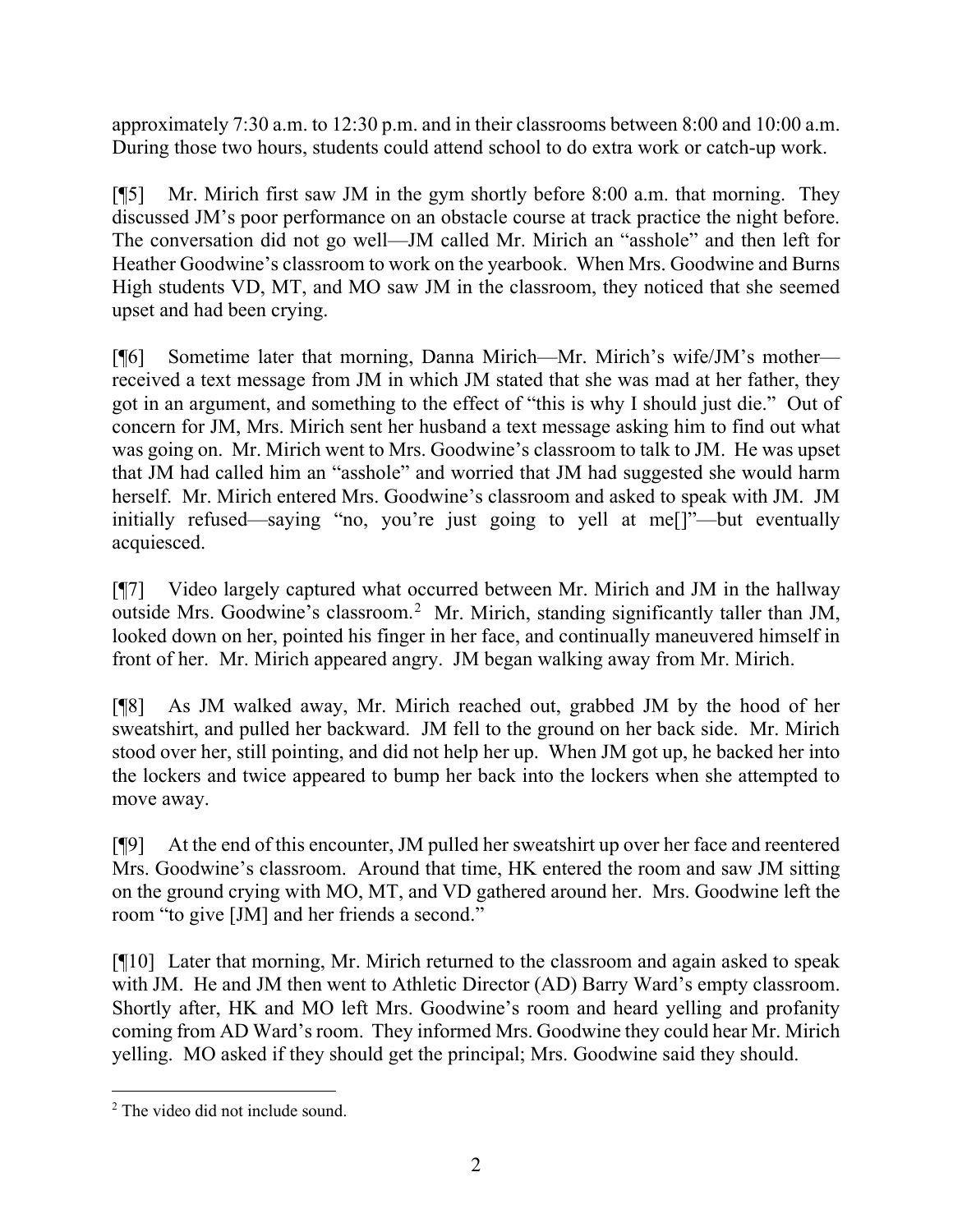[¶11] MO reported her concern to Principal Dishman and he went to AD Ward's room to find out what was going on. The voices from within were not as loud as earlier reported, but he observed JM had been crying. Mr. Mirich told Principal Dishman he had pulled JM down by her hood and that it would be on video. Principal Dishman returned to his office and watched the video. He conferred with District Superintendent Jon Abrams and then suspended Mr. Mirich pending an investigation.

[¶12] On April 5, 2018, Superintendent Abrams issued Mr. Mirich a "Notice of Suspension with Pay and Recommendation of Dismissal." The notice identified three statutory reasons for the recommendation: (1) neglect of duty, (2) failure to perform duties in a satisfactory manner, and (3) other good or just cause relating to the educational process. It included the following allegations relevant to this appeal:<sup>[3](#page-3-0)</sup>

> a. On or about March 9, 2018, while at school, you were walking down a hallway with a student, JM, who is also your daughter. As you were walking with her, you physically grabbed JM by the hood of her "hoodie", and yanked her backward, pulling her to the ground.

> b. After you yanked JM to the ground, she got up, and you shoved or pushed her against the lockers in the hallway multiple times while talking to her in an aggressive, confrontational and intimidating manner.

> c. Eventually, you walked away from JM, and she walked into her classroom. She was crying and visibly upset when she walked into her classroom.

> d. Several minutes after JM entered her classroom, you entered her classroom, and ordered her to follow you outside the classroom. Your tone and demeanor frightened other students in the classroom. At least one student reported that she moved to a corner of the classroom because she was frightened of you.

> e. After you and JM left her [classroom], she followed you down the hall, and you both entered another classroom, where you spoke to her in a loud, angry tone, and used profanities when yelling at her.

<span id="page-3-0"></span><sup>&</sup>lt;sup>3</sup> The notice also included allegations about Mr. Mirich's phone and computer use while teaching classes, as well as his use of profanity while coaching football. However, the Board dismissed Mr. Mirich based solely on his March 9, 2018 conduct. We narrow our discussion accordingly.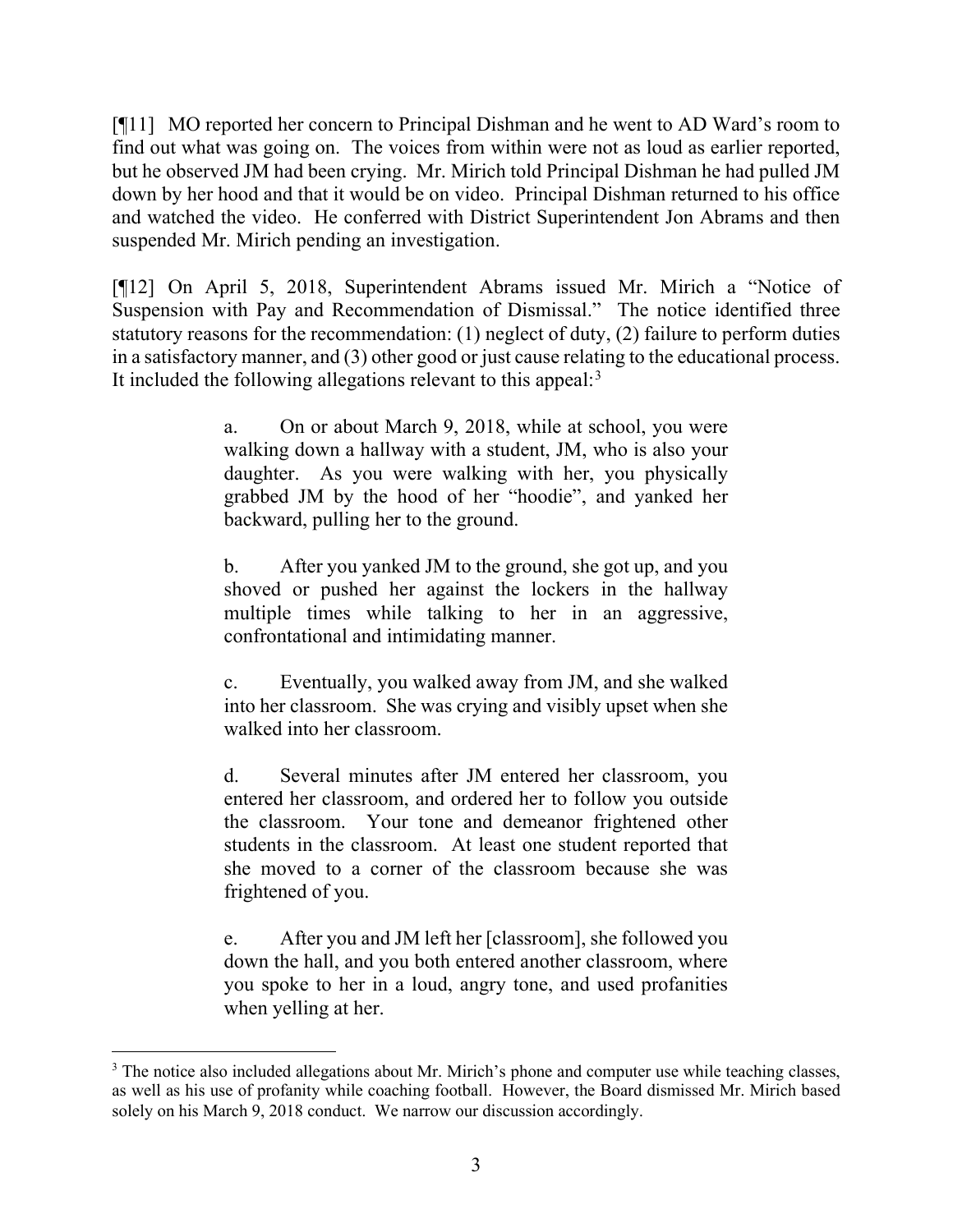f. JM's classmates in her classroom could overhear you yelling at her, and could hear you using profanities. It frightened them enough that they went to get the principal, Mr. Dishman, to intervene.

g. After this incident, you were advised to leave the school, and that you were suspended with pay. At some point that day, you sent a text message to school board members in which you made statements about the incident, some of which misstated the facts. For example, you stated in your text message that after JM "fell backwards" you "helped her up." That statement is not true.

The notice informed Mr. Mirich that his conduct violated the District's "Harassment, Intimidation, and Bullying" and "Professional Ethics" policies, as well as the Wyoming Professional Teaching Standards Board (PTSB) "Professional Conduct Guide."

[¶13] Mr. Mirich requested a contested case hearing pursuant to Wyo. Stat. Ann. § 21-7- 110(c), and the Office of Administrative Hearings (the OAH) held a three-day hearing at the end of October 2018. Thirteen witnesses testified in person and two testified by deposition. The Superintendent's witnesses included Mr. and Mrs. Mirich. In addition, VD, HK, MT, MO, and Mrs. Goodwine addressed the March 9 incident. Principal Dishman and Superintendent Abrams discussed the investigation and the basis for the dismissal recommendation. Mr. Mirich testified on his own behalf and called several witnesses to testify about his character and abilities as a teacher and coach, including his ability to reach difficult students.

[¶14] The Hearing Officer issued his "Recommended Findings of Fact, Conclusions of Law, and Order" the following month. He recommended the Board dismiss Mr. Mirich for the reasons stated in the notice. He further recommended the Board find that Mr. Mirich's conduct violated the policies and conduct guide identified in the notice. The Board adopted the Hearing Officer's recommendations in relevant part and dismissed Mr. Mirich. He petitioned the district court for review, the court affirmed, and this appeal followed.

# *STANDARD OF REVIEW*

[¶15] "When an appeal is taken from a district court's review of an administrative agency's decision, we examine the case as if it had come directly from the agency, giving no deference to the district court's decision." *Sweetwater Cty. Sch. Dist. No. One v. Goetz*, 2017 WY 91, ¶ 23, 399 P.3d 1231, 1235 (Wyo. 2017) (citation omitted). Wyo. Stat. Ann.  $§ 16-3-114(c)$  governs our review: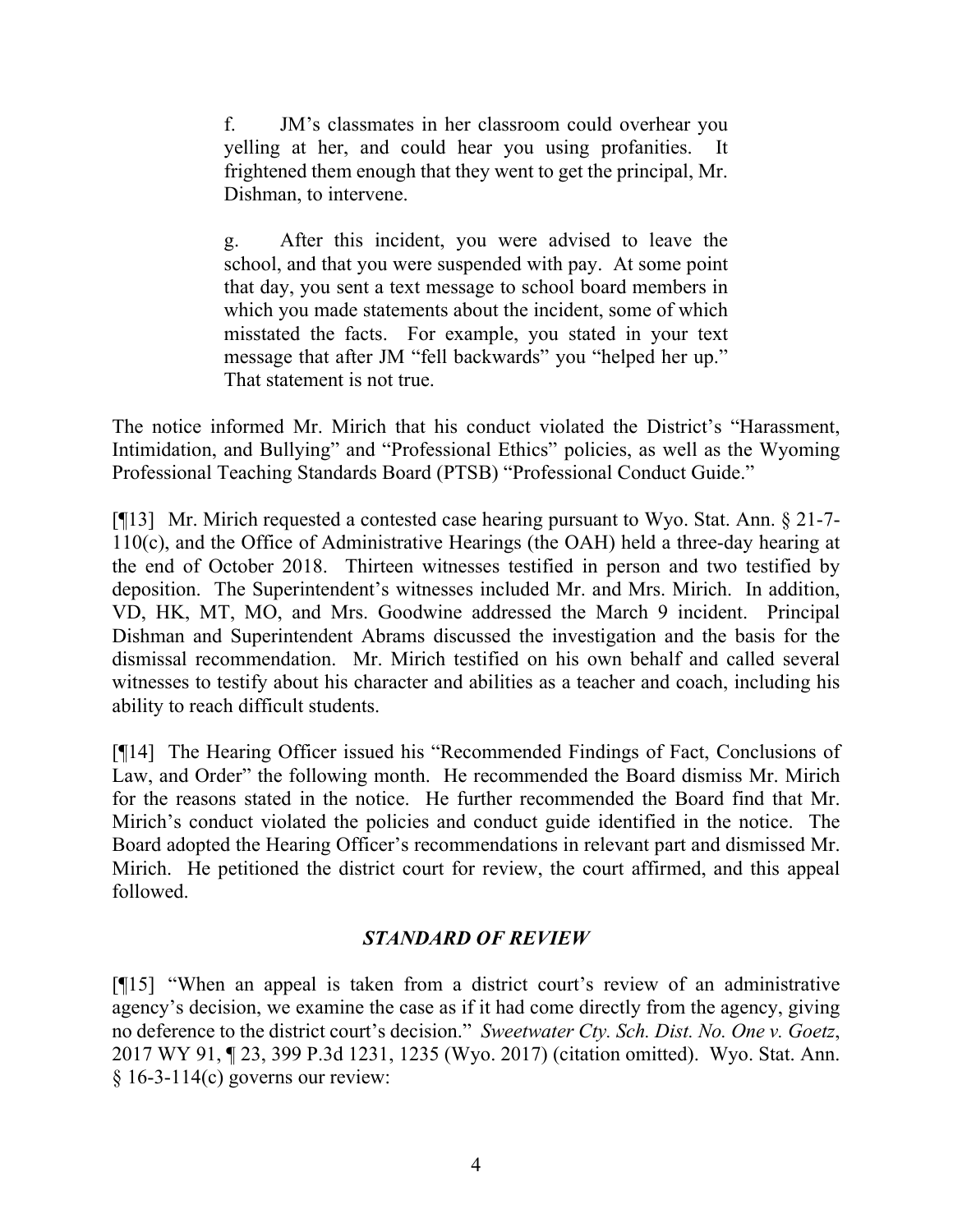(c) To the extent necessary to make a decision and when presented, the reviewing court shall decide all relevant questions of law, interpret constitutional and statutory provisions, and determine the meaning or applicability of the terms of an agency action. In making the following determinations, the court shall review the whole record or those parts of it cited by a party and due account shall be taken of the rule of prejudicial error. The reviewing court shall:

> (i) Compel agency action unlawfully withheld or unreasonably delayed; and

> (ii) Hold unlawful and set aside agency action, findings and conclusions found to be:

> > (A) Arbitrary, capricious, an abuse of discretion or otherwise not in accordance with law;

. . . .

(E) Unsupported by substantial evidence in a case reviewed on the record of an agency hearing provided by statute.

Wyo. Stat. Ann. § 16-3-114(c) (LexisNexis 2019).

[¶16] "When, as here, both parties submitted evidence at the contested case hearing and an agency's factual findings are involved, we apply the substantial evidence standard of review." *Exaro Energy III, LLC v. Wyoming Oil & Gas Conservation Comm'n*, 2020 WY 8, ¶ 10, 455 P.3d 1243, 1248 (Wyo. 2020) (citing *Dale v. S & S Builders, LLC*, 2008 WY 84, ¶ 10, 188 P.3d 554, 558 (Wyo. 2008)). Under that standard

> "we examine the entire record to determine whether there is substantial evidence to support an agency's [factual] findings. If the agency's decision is supported by substantial evidence, we cannot properly substitute our judgment for that of the agency and must uphold the findings on appeal. Substantial evidence is relevant evidence which a reasonable mind might accept in support of the agency's conclusions. It is more than a scintilla of evidence."

*Id.* (quoting *Dale*, ¶ 11, 188 P.3d at 558). Because the agency, as the trier of fact, weighs the evidence and determines witness credibility, we defer to its factual findings unless they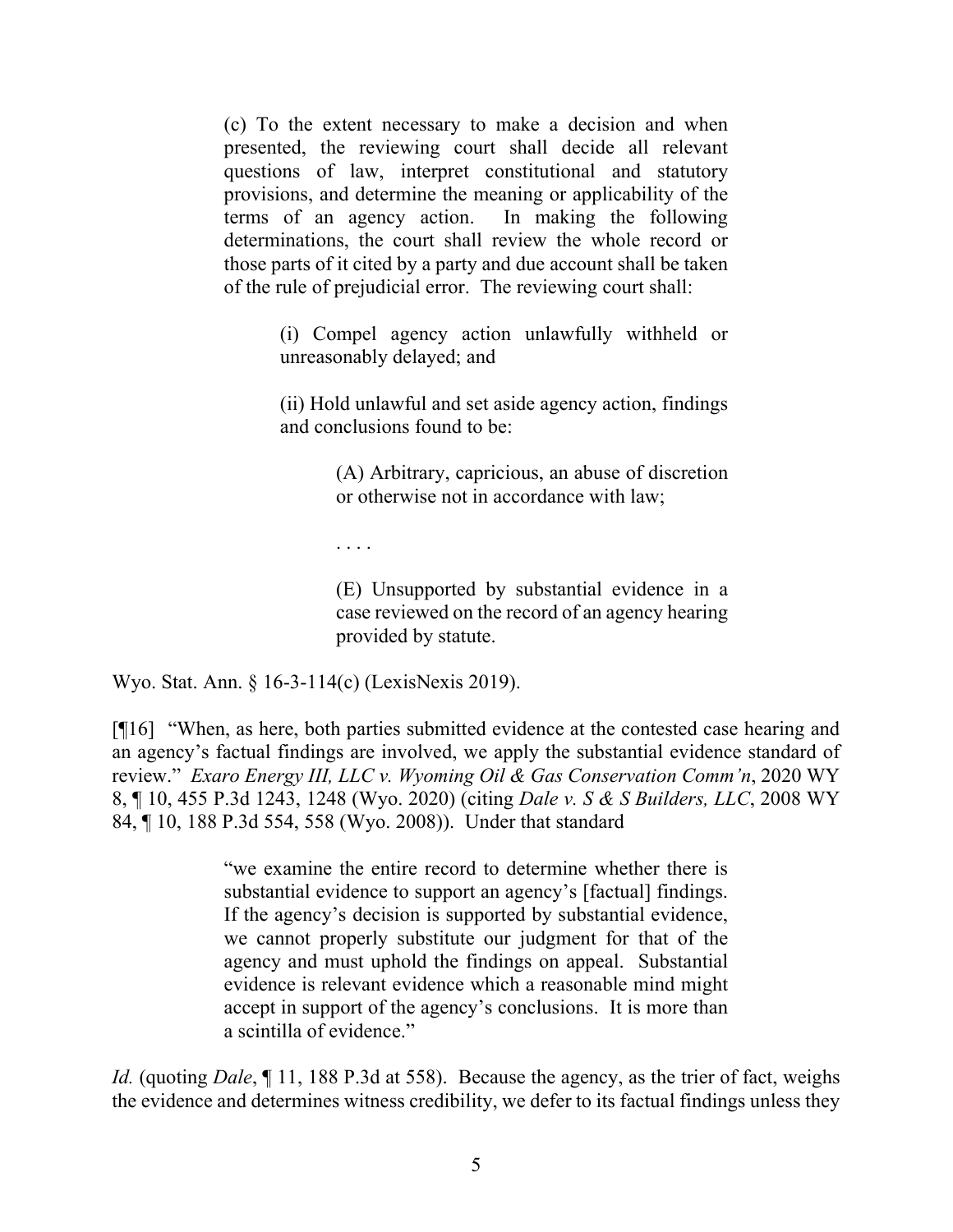are "clearly contrary to the overwhelming weight of the evidence on the record." *Id.* (quoting *Dale*, ¶ 11, 188 P.3d at 558).[4](#page-6-0) "Importantly, our review of any particular decision turns not on whether we agree with the outcome, but on whether the agency could reasonably conclude as it did, based on all the evidence before it." *Dale*, ¶ 22, 188 P.3d at 561.

### *DISCUSSION*

### *I. Substantial evidence supports the Board's decision dismissing Mr. Mirich.*

 $\lceil \eta \rceil 17$  "It is axiomatic that the courts should not undertake to administer the school systems of Wyoming. We should not substitute our judgment in educational matters for those of school boards and administrators." *Powell v. Bd. of Trustees of Crook Cty. Sch. Dist. No. 1, Crook Cty.*, 550 P.2d 1112, 1113 (Wyo. 1976). "[T]he general public—indeed, all of society, has a massive interest in maintaining good schools. 'Good schools' means good teachers—and by 'good teachers' we mean 'good' in all important aspects of their professional lives." *Id.* "If the teacher does not measure up, according to reasonable standards of professional requirement, the teacher may be removed, but in the process of removal, all the rights and interests of all of those concerned must be considered." *Id.* "In protecting all of these various rights, the court must see that the rules and the law" are followed. *Id.*

[¶18] The Wyoming Teacher Employment Law provides:

(a) The board may suspend or dismiss any teacher, or terminate any continuing contract teacher, for **any** of the following reasons:

(i) Incompetency;

(ii) Neglect of duty;

(iii) Immorality including, without limitation, engaging in conduct with a student which would be a violation of

<span id="page-6-0"></span><sup>&</sup>lt;sup>4</sup> "Even if an agency record contains sufficient evidence to support the administrative decision under the substantial evidence test, this Court applies the arbitrary-and-capricious standard as a 'safety net' to catch other agency action that may have violated the Wyoming Administrative Procedures Act." *Exaro Energy*, ¶ 11, 455 P.3d at 1248–49 (quoting *Rodgers v. State ex rel. Wyo. Workers' Safety & Comp. Div.*, 2006 WY 65, ¶ 19, 135 P.3d 568, 575 (Wyo. 2006)). "Under the umbrella of arbitrary and capricious actions would fall potential mistakes such as inconsistent or incomplete findings of fact or any violation of due process." *Id.* ¶ 11, 455 P.3d at 1249 (quoting *Rodgers*, ¶ 19, 135 P.3d at 575). Mr. Mirich mentions this standard several times but his arguments do not implicate this "safety net."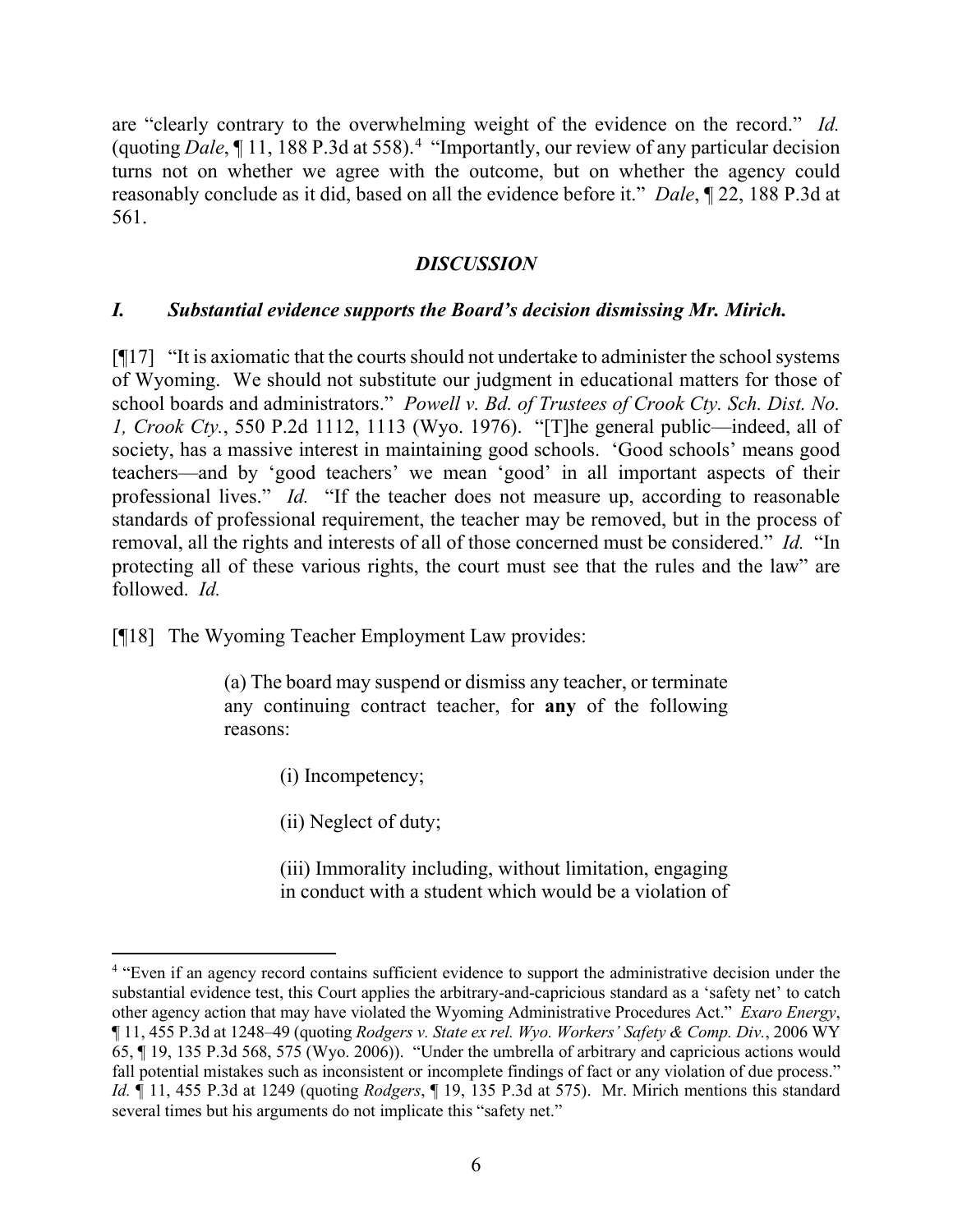W.S. 6-2-314 through 6-2-318, 12-6-101(a) or 35-7- 1036;

(iv) Insubordination;

(v) Physical incapacity to perform job duties even with reasonable accommodation;

(vi) Failure to perform duties in a satisfactory manner;

(vii) Repealed by Laws 2019, ch. 84,  $\S$  2[, eff. July 1, 2019;]

(viii) Conviction of a felony; and

(ix) Any other good or just cause relating to the educational process.

Wyo. Stat. Ann. §§ 21-7-110(a) (emphasis added), 21-7-101 ("This article shall be known and cited as the Wyoming Teacher Employment Law.") (LexisNexis 2019).

[¶19] As noted above, the Board relied on three of those reasons to dismiss Mr. Mirich: (ii) neglect of duty, (vi) failure to perform duties in a satisfactory manner, and (ix) any other good or just cause relating to the educational process. To affirm, we need only determine that substantial evidence supports the Board's decision to dismiss Mr. Mirich for one of those reasons. We conclude the Board had before it substantial evidence of "good or just cause relating to the educational process" to dismiss Mr. Mirich.

#### **A. Good or Just Cause Relating to the Educational Process**

[¶20] Mr. Mirich's appeal stems primarily from two limits we have placed on use of the "good or just cause" basis for dismissal. First, we have stated that "'[g]ood cause' cannot be just any reason that the Board deems sufficient for the discharge of the teacher." *Powell*, 550 P.2d at 1118. "Not only must there be 'good cause' and substantial evidence in support of the charge," the facts "must bear reasonable relationship to the teacher's fitness or capacity to perform his duties in that position." *Id.* at 1119 ("hold[ing] that a general charge of 'inability to establish rapport with his students,' unsupported by definition and specific facts[,]" was insufficient to constitute good or just cause). The statute "assume[s] facts which bear a relationship to the teacher's ability and fitness to teach and discharge the duties of his or her position." *Id.*; *see also Spurlock v. Bd. of Trustees, Carbon Cty. Sch. Dist. No. 1*, 699 P.2d 270, 275–76 (Wyo. 1985) (affirming as to dismissal from the position of principal but reversing as to dismissal from the position of teacher because, among other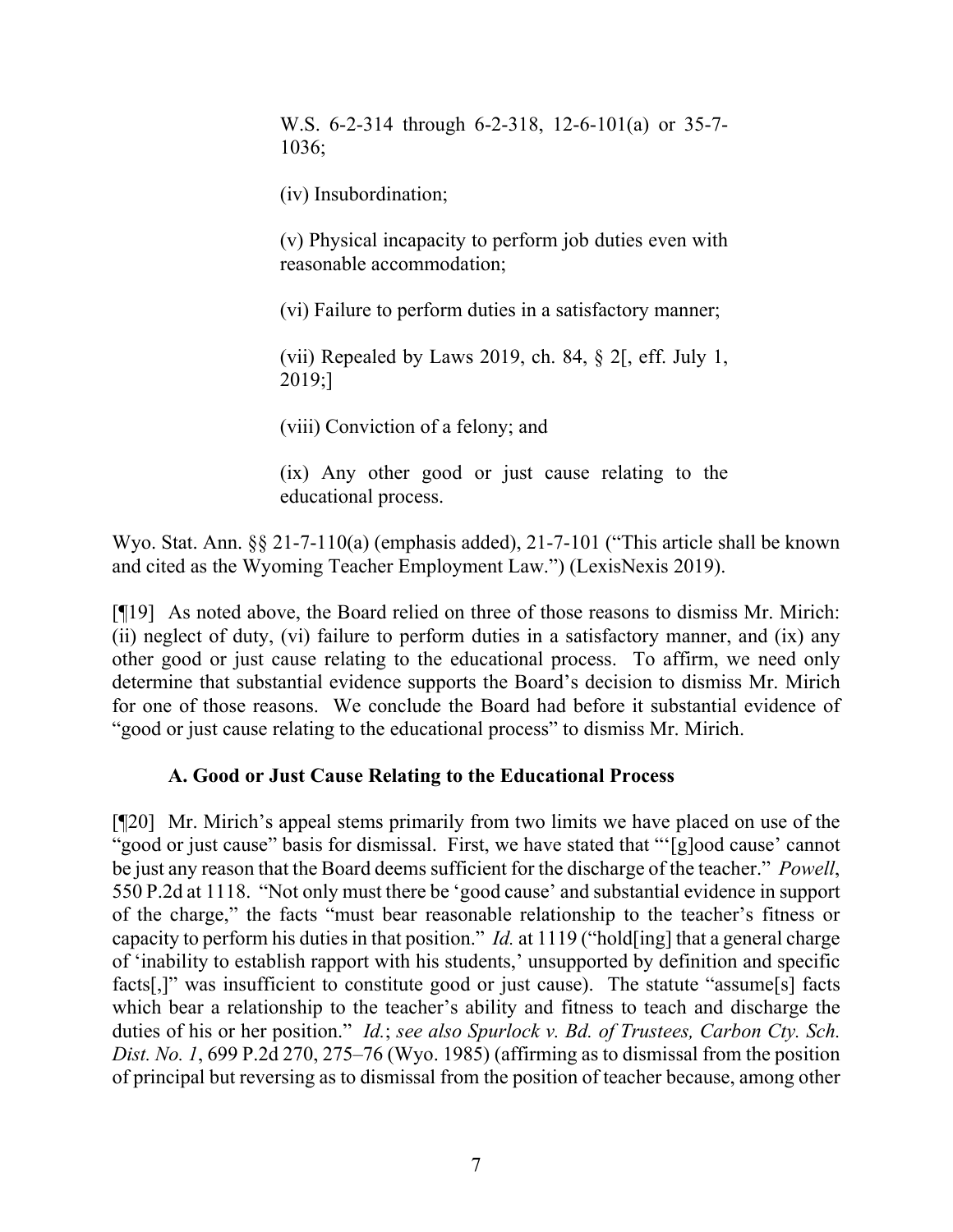things, the evidence bore "no relationship to appellant's ability and fitness to teach and discharge the duties of a classroom teacher"—it pertained to his position as principal).

[¶21] Second, we have stated that "good or just cause" "cannot be established by proof of the violation of standards that do not exist." *Bd. of Trustees of Weston Cty. Sch. Dist. No. 1, Weston Cty. v. Holso*, 584 P.2d 1009, 1015 (Wyo. 1978) (reversing a termination decision that had been based on the teacher's grading practices—he "historically gave more D and F grades than would appear on a normal probability curve"—because the District had "no formal grading policy, nor was [the teacher] ever told to grade 'on the curve'"). "[A] clear standard of conduct must be furnished to the teacher and its violation relied upon in order to justify termination." *Ririe v. Bd. of Trustees of Sch. Dist. No. One, Crook Cty., Wyo.*, 674 P.2d 214, 227 (Wyo. 1983) (concluding the teacher had been furnished a clear standard—the position description—on his need to communicate effectively with staff members). $5$ 

## **1. Clear Standards of Conduct**

[¶22] The Board relied on Mr. Mirich's violation of the policies and conduct guide identified in the notice to dismiss Mr. Mirich for "good or just cause." It found those policies and that conduct guide applied to Mr. Mirich's March 9 conduct, even though the incident involved his daughter. About that incident, it specifically found:

> (a) Mirich twice interrupted other students in Goodwine's classroom when asking to speak with JM;

> (b) Mirich used loud, profane, and abusive language toward JM that was overheard by several other students;

> (c) Mirich's conduct was so loud and disruptive that students became concerned and sought help from Principal Dishman;

> (d) while in the hallway, Mirich used his size over JM to intimidate and bully JM and he continually maneuvered himself to be directly in front of JM;

<span id="page-8-0"></span><sup>5</sup> "Wyoming's Teacher Employment Law distinguishes between 'dismissal' and 'termination.' Dismissal is the cancellation of a teacher's contract during the term in which it is in effect. Wyo. Stat. Ann. § 21-7- 102(a)(iii). Termination is a failure by the Board to renew a teacher's contract for an upcoming year.  $\S 21$ -7-102(a)(viii)." *Laramie Cty. Sch. Dist. No. One ex rel. Bd. of Trustees of Laramie Cty. Sch. Dist. No. One v. Kinstler*, 2015 WY 143, ¶ 3 n.3, 361 P.3d 819, 820 n.3 (Wyo. 2015). The clear standard of conduct requirement applies in either instance.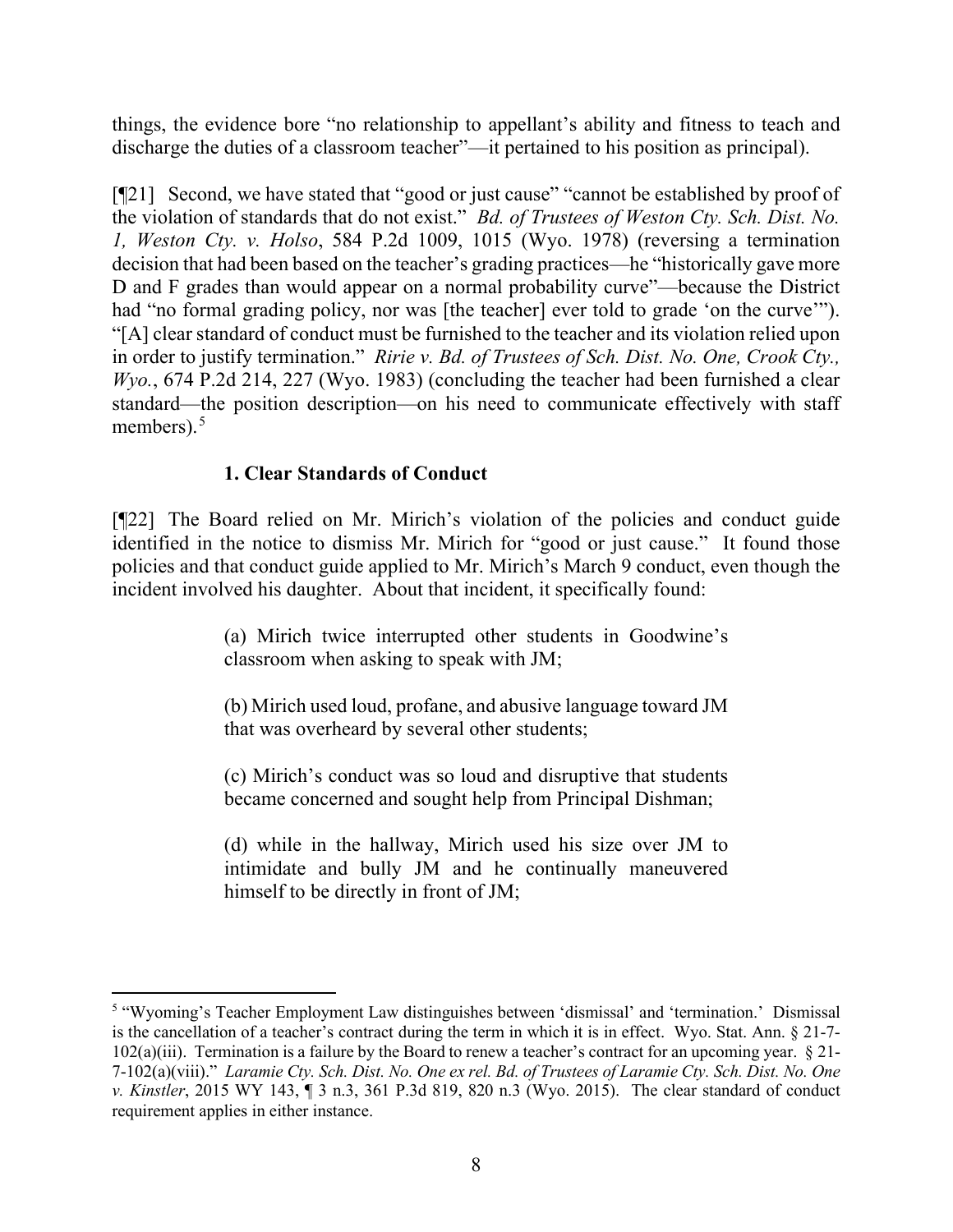(e) when JM walked away from Mirich, he pulled her to the ground, stood over her without helping her up, and continued to intimidate and bully JM while she sat on the ground;

(f) once JM got to her feet, Mirich backed her into the lockers and appeared to physically block her from walking away;

(g) JM was so upset throughout the incident that the other students in Goodwine's classroom stopped their activities to comfort JM; and

(h) when Mirich returned and took JM to AD Ward's classroom, his voice was so loud behind closed doors that others could hear him yelling and using profane language.

Mr. Mirich does not dispute these findings and, contrary to his assertion, the standards against which the Board would measure his conduct were clear and made known to him.<sup>[6](#page-9-0)</sup>

[¶23] In April 2017, Mr. Mirich signed a "Continuing Teacher's Employment Contract for the 2017-2018 School Year." By signing the contract, he agreed to comply with District rules, regulations, and policies. The contract further reflected his acknowledgment that he had the responsibility to be familiar with those rules, regulations, and policies.

[¶24] The Harassment, Intimidation, and Bullying policy (Exhibit K) states that "[h]arassment, intimidation or bullying of students by students, of students by staff, or of staff by students at any school or school sponsored or school operated activity is prohibited." It defines "[h]arassment, intimidation, or bullying [as] any intentional gesture, or any intentional written, verbal or physical act that a reasonable person under the circumstances should know will have the effect of":

> 1. Harming a student physically or emotionally, damaging a student's property or placing a student in reasonable fear of personal harm or property damage;

> 2. Insulting or demeaning a student or group of students causing substantial disruption in, or substantial interference with, the orderly operation of school; or

<span id="page-9-0"></span><sup>&</sup>lt;sup>6</sup> Mr. Mirich attempts to reframe the basis for his dismissal, contending "there was no evidence [he] violated any clear rule or standard by leaving the gym (his classroom) as he did not have any students that day" or "by going to find his daughter and discuss with her the serious topic of a potential suicide." But the record makes clear the Board did not dismiss him for either of these reasons.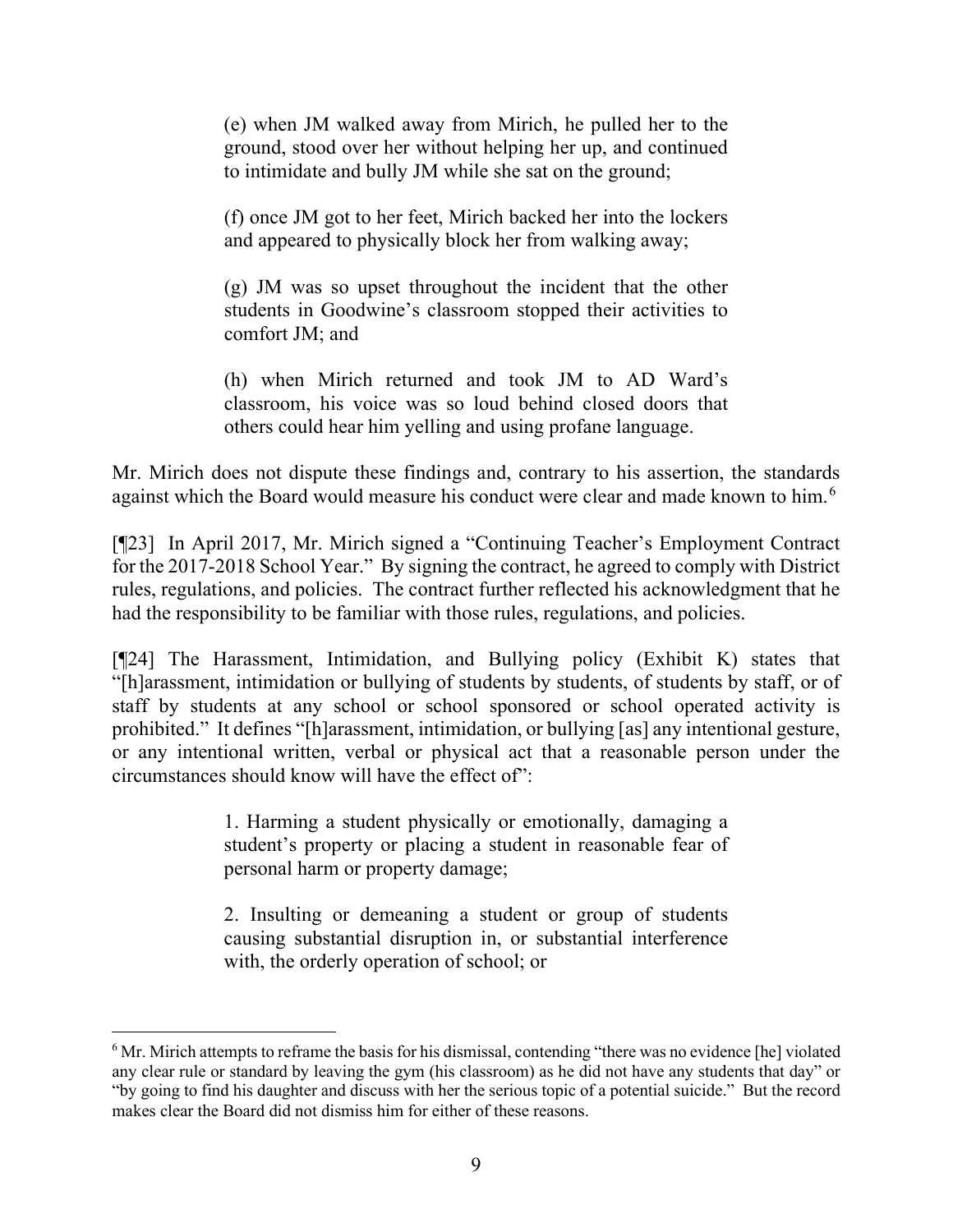3. Is so sufficiently severe, persistent or pervasive that it creates an intimidating, threatening or abusive educational environment for a student or group of students.

The Professional Ethics policy (Exhibit N) states that District employees "will at all times: 1. Uphold the honor and dignity of their profession in all actions and relations with pupils, colleagues, school board members, and the public." The Professional Conduct Guide (Exhibit O) requires teachers to "[m]odel appropriate language for students" and stated that "[t]he use of profanity, vulgarity, put downs, sarcasm, or name calling is inappropriate at all times in the presence of students." We refer to these policies and conduct guide collectively as "standards of conduct."

[¶25] In applying these standards of conduct, Superintendent Abrams acknowledged that Mr. Mirich had confronted a student who also happened to be Mr. Mirich's daughter. But, in his opinion, that did not "mitigate or somehow change [Mr. Mirich's] responsibilities as a teacher[.]" Superintendent Abrams heard Mr. Mirich's testimony that he did not think he violated the policies in part because the incident involved his daughter and he acted as her parent. However, in Superintendent Abrams' opinion, nothing in the policies supported this conclusion. Superintendent Abrams explained that no separate set of policies or rules governed a teacher's interaction with a student who happened to be the teacher's own child; his concern for the student was no different when the student was the teacher's child; and Mr. Mirich was still a teacher—and the District was paying him as a teacher—on March 9. Principal Dishman testified similarly. Mr. Mirich does not identify any evidence showing he was entitled to an exception, and we found no such evidence in the record.

# **2. Substantial Evidence Mr. Mirich Violated the Standards of Conduct**

[¶26] Other than his overarching argument that he could not have violated the standards of conduct because the incident involved his daughter, Mr. Mirich presents no additional challenge to the Board's finding that he violated the District's Harassment, Intimidation, and Bullying policy or Professional Ethics policy. He does present an additional challenge to the Board's finding that he violated the Professional Conduct Guide. The record provides substantial evidence to support the Board's finding that he violated both District policies, as well as the conduct guide.

[¶27] The Harassment, Intimidation, and Bullying policy prohibits "any . . . physical act that a reasonable person under the circumstances should know will have the effect of" "[h]arming a student physically or emotionally" or "[i]nsulting or demeaning a student . . . causing substantial disruption in, or substantial interference with, the orderly operation of school[.]" Superintendent Abrams testified that, based on his review of the video and what he learned through the investigation, Mr. Mirich violated the policy. He noted that Mr. Mirich grabbed the student, threw her to the ground, waited for her to get up, and then "got in her face." "All 6'4'' or 6'5'' of him got in the face of a student, backed her against the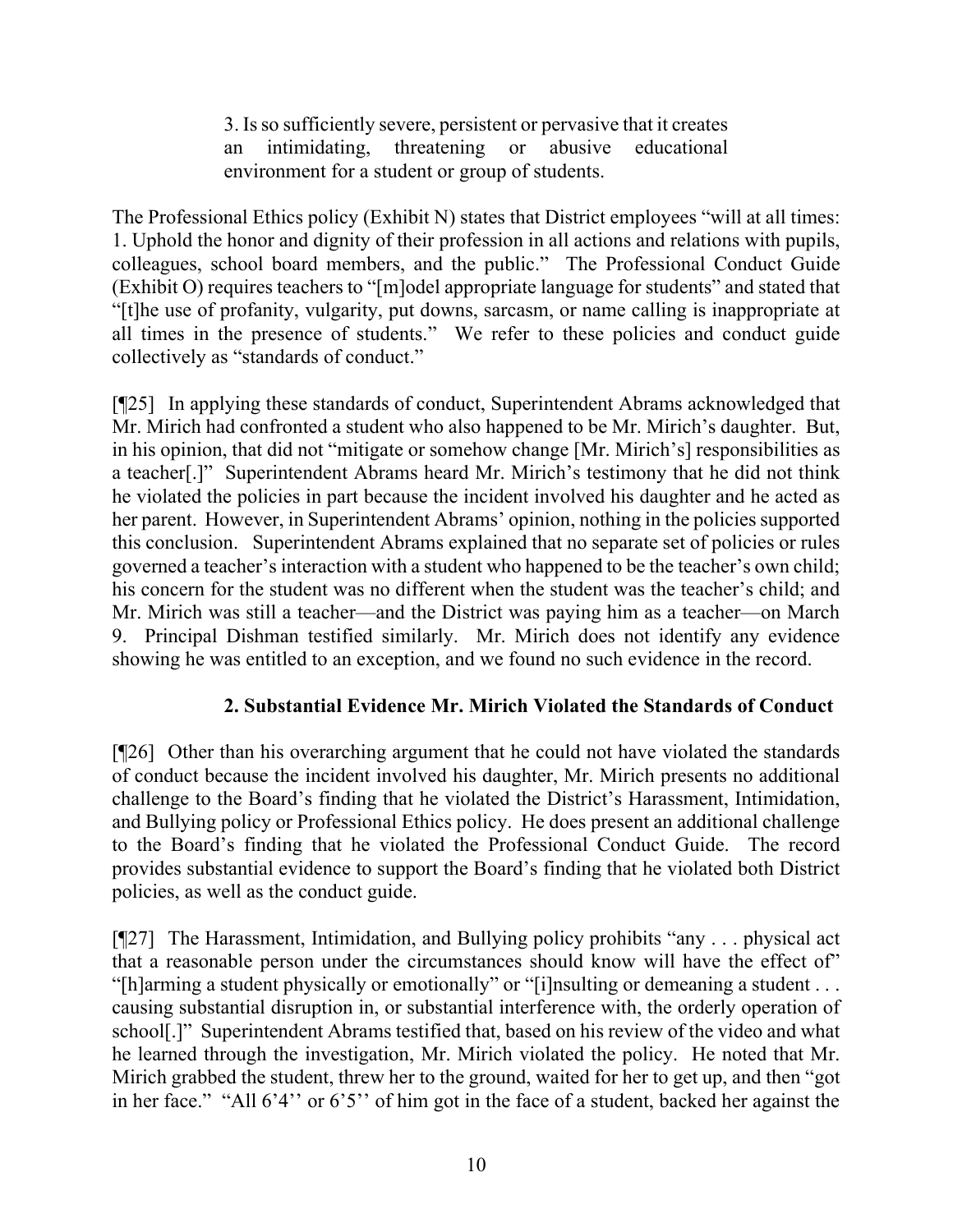lockers, and intimidated her as he pushed her down the hall -- well, if not physically, just through the use of his body." It was "hard to watch." Principal Dishman similarly opined that Mr. Mirich violated the policy.

[¶28] The Professional Ethics policy requires teachers to "[u]phold the honor and dignity of their profession in all their actions and relations with pupils, colleagues, school board members, and the public." Superintendent Abrams testified that the way Mr. Mirich treated JM and interrupted Mrs. Goodwine's class violated that requirement. Principal Dishman testified similarly.

[¶29] The Hearing Officer admitted a copy of the video reflecting what occurred in the hallway outside Mrs. Goodwine's classroom. VD, HK, MT, MO, and Mrs. Goodwine addressed how the incident, as a whole, disrupted students that morning. Their testimony reflects that Mr. Mirich came to Mrs. Goodwine's room and asked to speak to JM, at which time she reluctantly joined him in the hallway. When JM returned she was upset and students tried to comfort her. Mr. Mirich returned and asked to speak to JM again, at which time JM followed him to AD Ward's room. HK and MO heard Mr. Mirich yelling, asked Mrs. Goodwine what they should do, she advised them to get Principal Dishman, and MO reported the yelling to Principal Dishman. JM returned to Mrs. Goodwine's room, still upset. When asked what impact the incident had on her class and students Mrs. Goodwine testified that "[n]o work got done. And it was upsetting." This evidence is more than a scintilla, it is relevant, and it supports the Board's finding that Mr. Mirich violated both District policies on March 9. We will not substitute our judgment for that of the Board.

[¶30] With respect to the Professional Conduct Guide, Mr. Mirich does not dispute that he used profanity. Instead, he asserts there is no evidence that he used profanity "in the presence of students," as prohibited by the conduct guide. At the hearing, Mr. Mirich admitted he used the words "chicken-shit or bullshit" when speaking to JM. Mr. Mirich argues this profanity could not have violated the conduct guide because he used it in his capacity as a father toward his daughter, not a teacher toward his student. The evidence, however, reflects that JM was a Burns High student and that Mr. Mirich used the profanity on campus, during school hours, while being paid as a teacher. Mr. Mirich points to no evidence of a teacher-parent exception.

[¶31] HK testified that when she left Mrs. Goodwine's classroom she heard Mr. Mirich yelling and using "cuss words"; she could not recall which words he had used. MO similarly testified that when she left Mrs. Goodwine's classroom, she heard Mr. Mirich use profanity—specifically, "[t]hat it was like F'ing BS that [JM] acted this way." Mr. Mirich asserts the profanity that HK and MO overheard could not have violated the conduct guide because HK and MO were not in his direct physical presence. The guide broadly states that a teacher must "[m]odel appropriate language for students. The use of profanity  $\dots$  is inappropriate at all times in the presence of students." Physical presence is nowhere specified—profanity within students' earshot clearly is inappropriate. Thus, substantial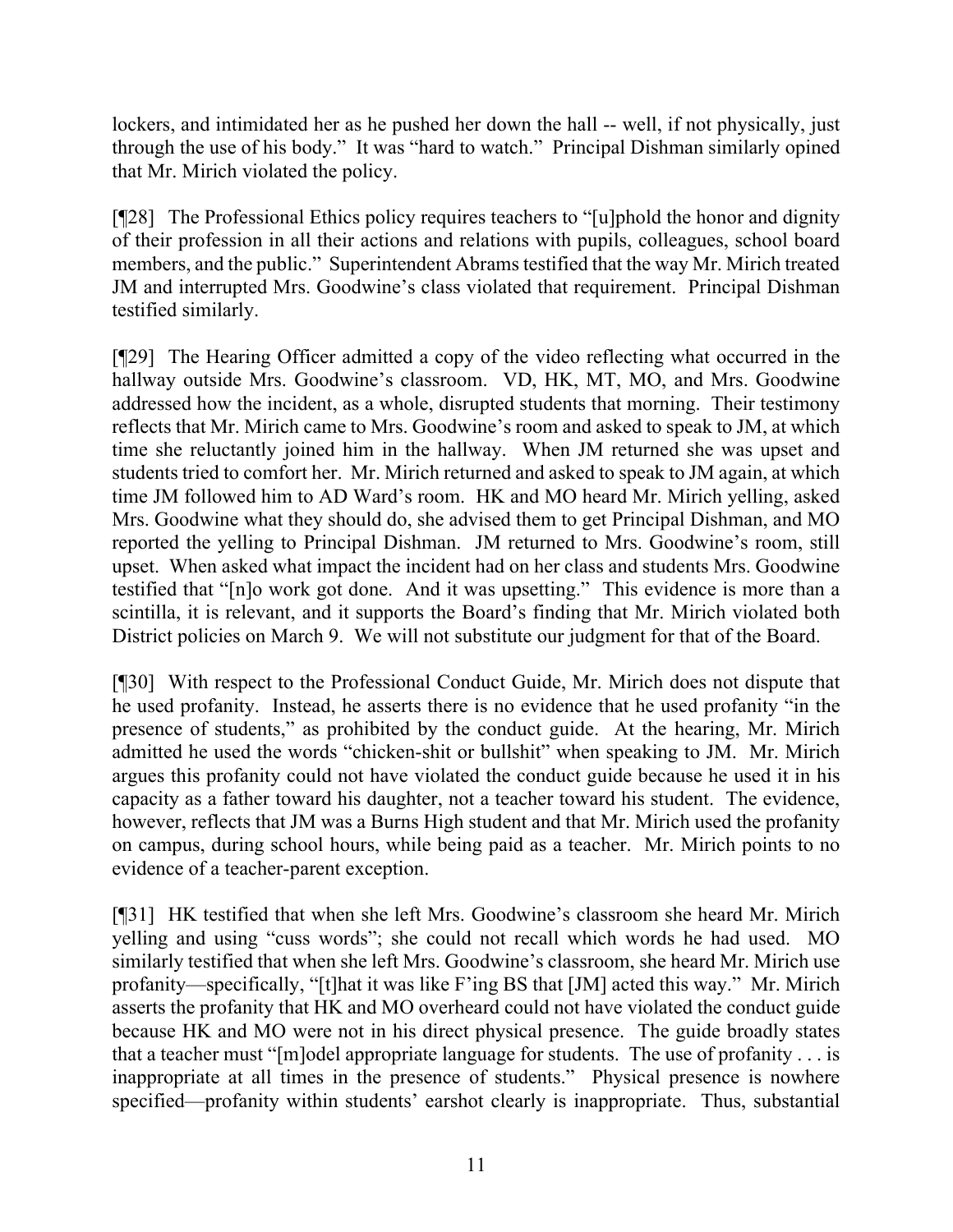evidence also supports the Board's finding that Mr. Mirich violated the Professional Conduct Guide.

# **3. Reasonable Relationship**

[¶32] Mr. Mirich asserts "the Board made absolutely no finding as to how the March 9th incident bore any relationship to [his] abilities as a teacher." While the Board did not make any separate "relationship" findings, its findings are sufficient to explain, and the record contains sufficient evidence to support, the Board's decision in this regard. *See Bush v. State ex rel. Wyoming Workers' Comp. Div.*, 2005 WY 120, ¶ 12, 120 P.3d 176, 180–81 (Wyo. 2005).

[¶33] As identified above in ¶ 22, the Board made findings about how Mr. Mirich treated JM and how his conduct affected other students at Burns High that Friday morning. The standards of conduct the Board found Mr. Mirich violated on March 9 directly pertain to a teacher's duty with respect to treatment of and behavior around students. Along those lines, Superintendent Abrams testified that he recommended dismissing Mr. Mirich based on how he had treated and behaved around students:

> He acted in an unprofessional way. He broke one of the cardinal rules of how you treat students.

> You don't get to grab a student and throw them to the floor. You don't get to get in their face and use profanity. You don't get to intimidate and bully them. You don't get to disrupt the classroom environment. And you don't get to use foul language, even if everybody else says it's okay.

It is readily apparent why the Board, in dismissing Mr. Mirich for "good or just cause," necessarily found that the March 9 incident bore a relationship to Mr. Mirich's abilities as a teacher. And, as shown, the record contains substantial evidence to support that finding.

# **4. Progressive Discipline**

[¶34] Mr. Mirich's final challenge to his dismissal stems from his counsel's crossexamination of Superintendent Abrams on a method of documenting teacher conduct and behavior—referred to as the "McGrath Method"—and on progressive discipline training materials—referred to as the "Lawrence and Vachon" materials. Superintendent Abrams agreed that the McGrath Method teaches the importance of documentation and recordkeeping in the administration of school district personnel matters. The Lawrence and Vachon materials refer to the term "progressive discipline," which Superintendent Abrams described as "dealing with an issue . . . a step at a time." The first step may involve an oral warning, followed by an oral reprimand, a misconduct meeting, a letter of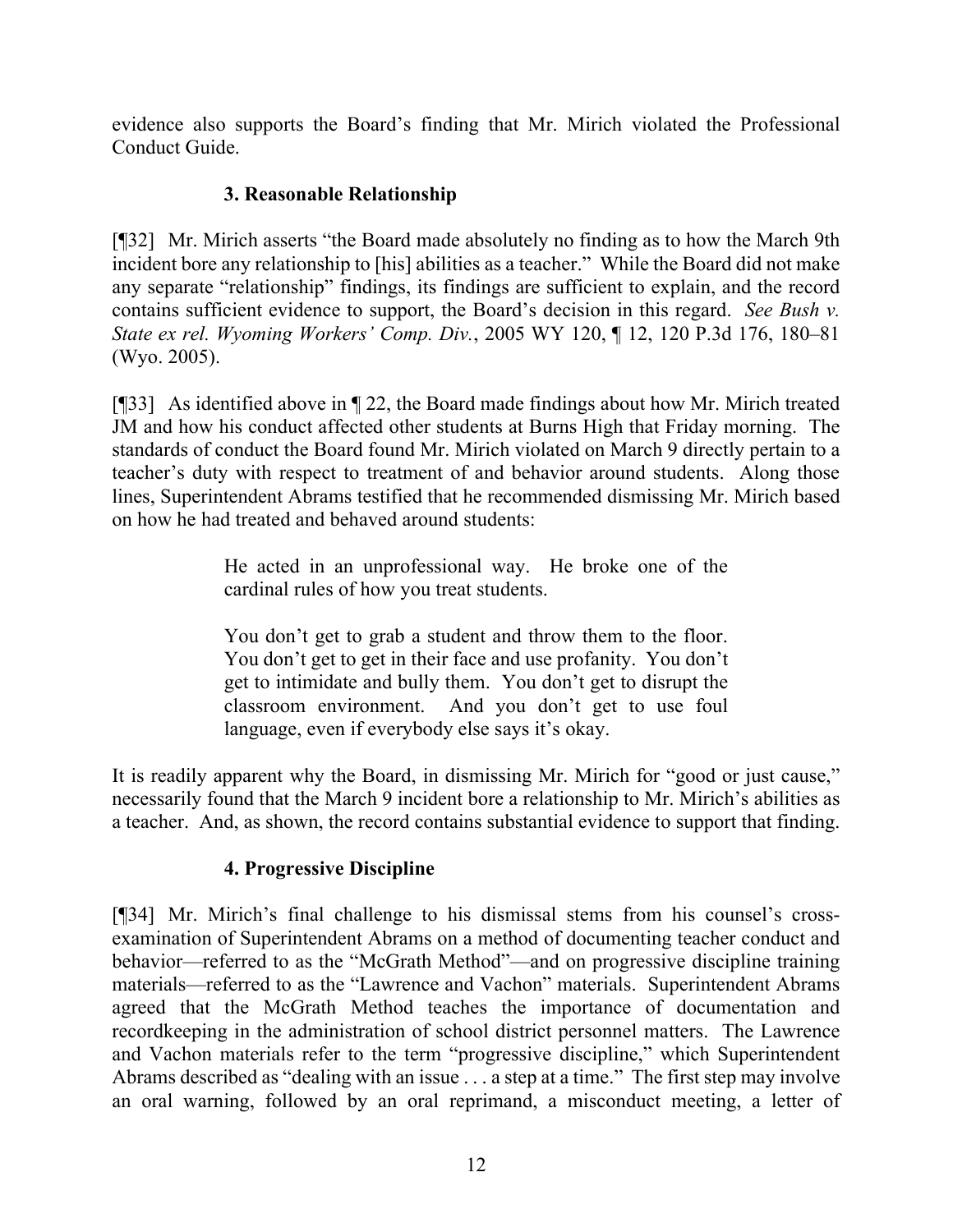reprimand, a suspension with or without pay, and the most serious, a recommendation for termination.

[¶35] Mr. Mirich faults the Board for not providing any rationale for the District's failure to follow progressive discipline and consider a lesser sanction than dismissal in his case. His suggestion that reversal is warranted on this basis suffers three faults.

[¶36] First, Mr. Mirich cites no legal authority, and we found none, that requires Districts in Wyoming to strictly follow progressive discipline. The Wyoming Teacher Employment Law identifies the reasons a teacher may be dismissed. Wyo. Stat. Ann. § 21-7-110(a). Nowhere does it require a District impose progressive discipline before dismissal. *See* Wyo. Stat. Ann. §§ 21-7-101 to -113.

[¶37] Second, Superintendent Abrams testified that the District had not adopted any policy "that requires [it] to use progressive discipline as a matter of course in every disciplinary action regarding employees[.]" Nor had the District adopted the McGrath Method. Mr. Mirich has not directed our attention to, nor have we found, anything in the record to the contrary.

[¶38] Third, the evidence reflects that not even the McGrath Method requires progressive discipline in every case. Superintendent Abrams agreed with the concept of progressive discipline, with the understanding that it depends on the situation. He testified that the McGrath Method does not dictate that every disciplinary action should follow strict progressive discipline; rather, the method advises a case-by-case examination. In Superintendent Abrams' opinion, his recommendation to dismiss Mr. Mirich was consistent with his training on the McGrath Method. Based on this evidence the Board could reasonably conclude dismissal was warranted.

# *II. There is no Board decision on extra-duty or bonus pay for this Court to review.*

[¶39] Mr. Mirich argues the Board's decision denying him full extra-duty pay and a bonus after suspending him "with pay" is arbitrary, capricious, an abuse of discretion, and otherwise not supported by substantial evidence. The Board responds that we do not have jurisdiction to address the issue because (1) the Wyoming Teacher Employment Law statutes do not allow teachers to request a hearing on extra-duty pay or bonus decisions, and (2) Mr. Mirich did not present the pay issue to the OAH or the Board for a decision. Because we agree with the Board's second contention, we need not address the first.

[¶40] The District suspended Mr. Mirich "with pay" on April 5, 2018. Mr. Mirich requested a contested case hearing pursuant to Wyo. Stat. Ann. § 21-7-110(c) on April 10. There is no dispute that, after suspending him with pay, the District paid Mr. Mirich his salary and only a pro rata portion of extra-duty pay for coaching track. It did not pay him the 2% bonus it paid other staff members in mid-April. On April 17, Mr. Mirich sent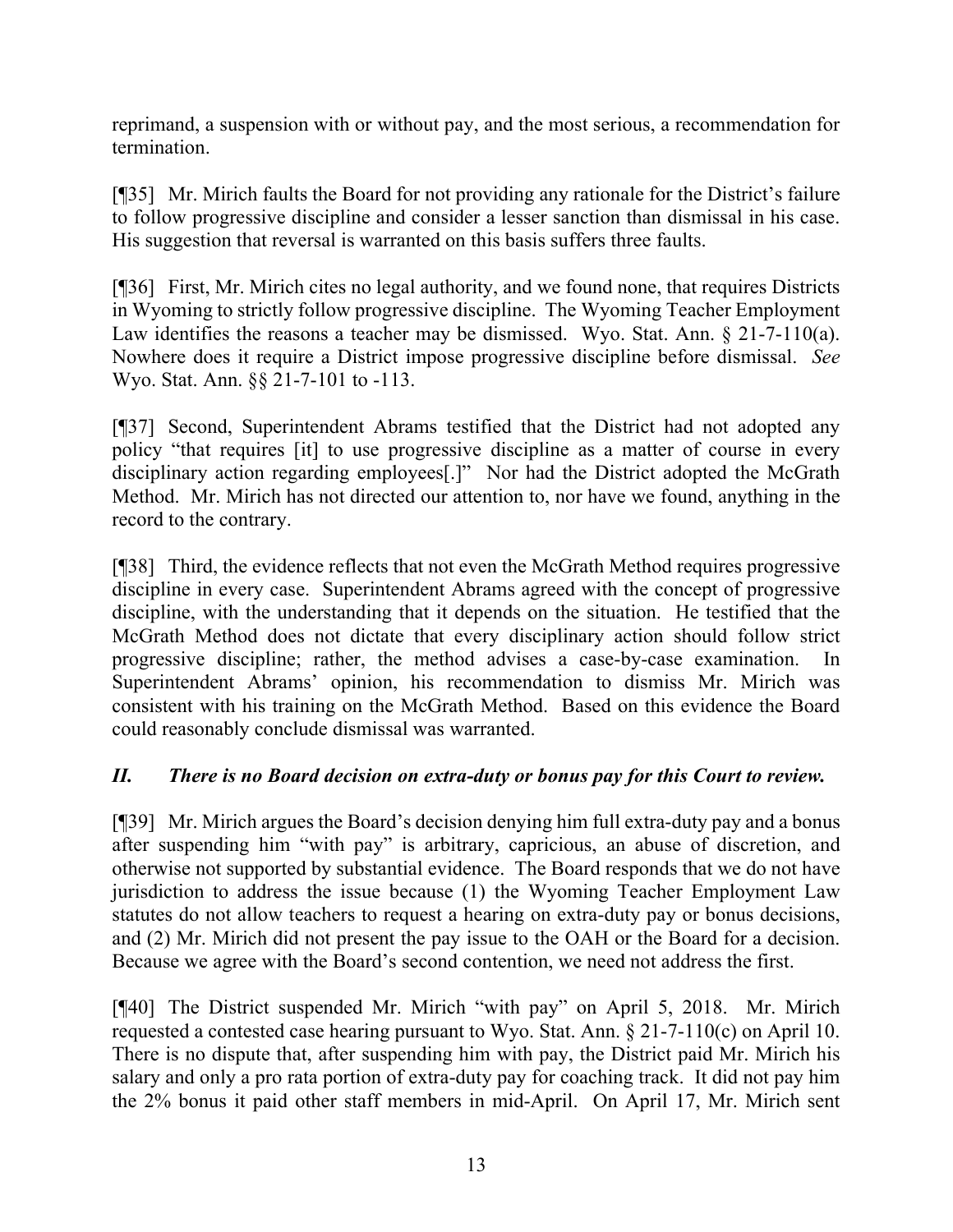Superintendent Abrams a letter demanding "full payment of his track coaching extra duty contract and tenured teacher bonus."

[¶41] Nevertheless, when the OAH ordered each party to file and serve on all other parties and the OAH "[a] statement of the specific claims, defenses, and issues which the party asserts are presently before this Office for hearing," Mr. Mirich did not identify the Board's denial of extra-duty or bonus pay as a "claim" or "issue" in any of his pre-hearing memoranda. In his initial pre-hearing memoranda, dated June 1, Mr. Mirich asserted that he had no claims because he did not carry the burden of proof. Mr. Mirich's first supplement, dated June 11, added deposition transcripts from two Burns High students to his list of exhibits, but made no mention of pay. His second supplement, dated October 9, added witnesses and exhibits related to the PTSB, but again made no mention of pay.

[¶42] Nor did Mr. Mirich raise denial of extra-duty or bonus pay as an issue at the contested case hearing in October. His counsel did not mention pay in opening statement. He briefly cross-examined one witness, Superintendent Abrams, about denial of extra-duty and bonus pay. He also introduced copies of the District's April 16 letter to staff regarding the 2% bonus and his April 17 demand for payment as exhibits. But counsel provided no adversarial context or claim under which the Hearing Officer could consider or weigh that testimony or those exhibits. In fact, before asking Superintendent Abrams follow-up questions about various matters, the Hearing Officer expressly stated that he was "not entirely sure what relevance [pay] may have." The Hearing Officer then speculated, with no clarification from counsel, that it might relate to Mr. Mirich's retirement calculation. Mr. Mirich's counsel did not mention pay in closing argument.

[¶43] Hence, the Hearing Officer's "Recommended Findings of Fact, Conclusions of Law, and Order" did not address pay. The issue took form for the first time in Mr. Mirich's exceptions to the recommended findings, conclusions, and order, when he requested that "the OAH make a finding he is owed his bonus and extra-duty stipend." But addressing the OAH's findings with the Board, Mr. Mirich's counsel only briefly mentioned pay in the course of arguing that Mr. Mirich had been "singled out." He noted that Mr. Mirich "was suspended with pay, yet he didn't receive the bonus, like all other teachers in the district. He was suspended with pay, but he lost his track stipend, he wasn't paid that." The Board did not address pay in its decision.

[¶44] To the extent Mr. Mirich raised the pay issue below, it was too little, too late. S*ee Davenport v. State, ex rel., Wyoming Workers' Safety & Comp. Div.*, 2012 WY 6, ¶ 20, 268 P.3d 1038, 1043 (Wyo. 2012) (citation omitted) ("The rule that a party cannot raise issues on appeal which were not argued below applies to administrative decisions."). By not timely raising a claim pertaining to his extra-duty or bonus pay, the Board had no opportunity to challenge, as it has done here, whether the Wyoming Teacher Employment Law statutes allow a teacher to dispute denial of pay in contested case proceedings under Wyo. Stat. Ann. § 21-7-110. In addition, the facts regarding pay were not well-developed